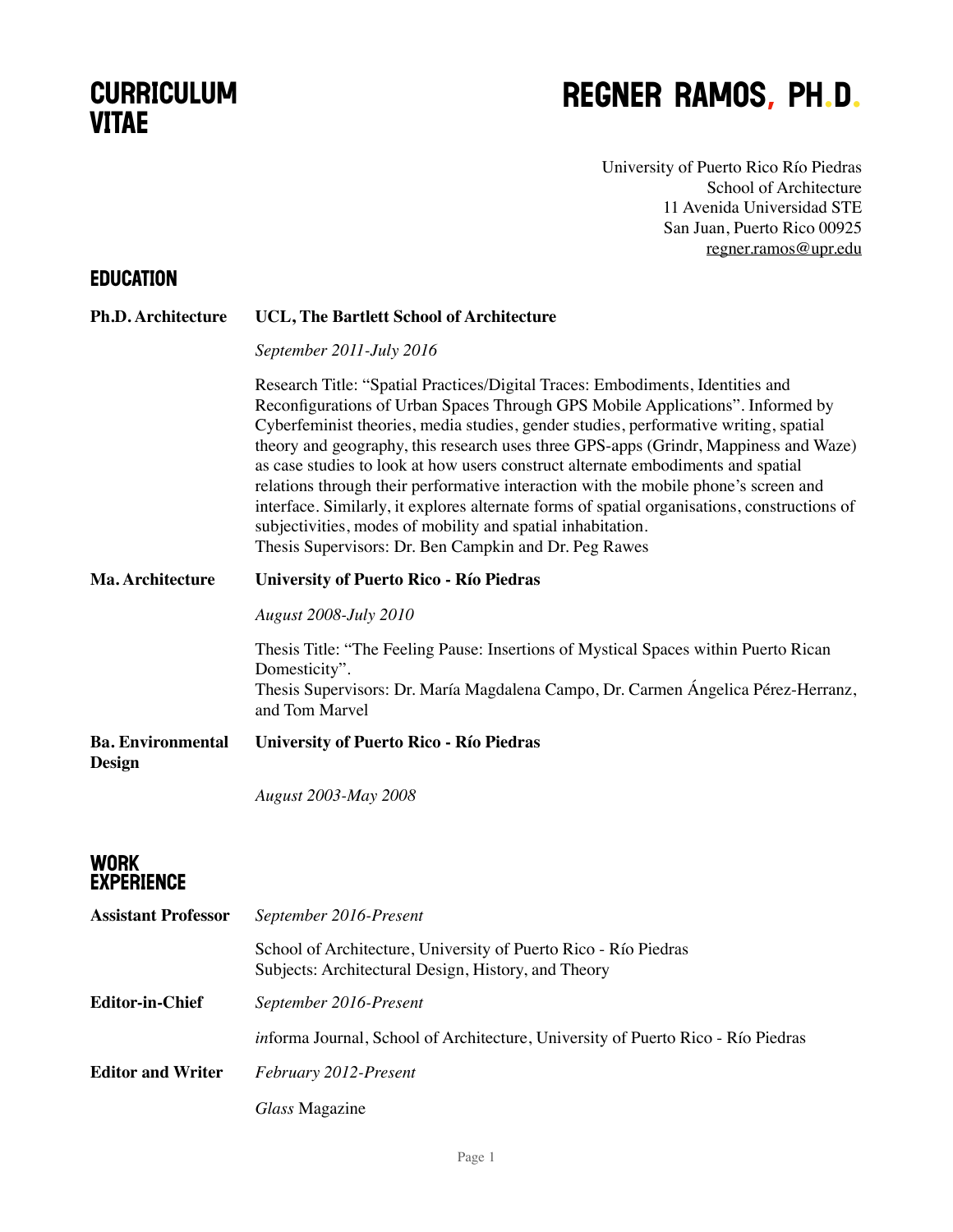| <b>Creative Director</b><br>and Editor-in-Chief | November 2013-April 2018                                                                                                                                       |
|-------------------------------------------------|----------------------------------------------------------------------------------------------------------------------------------------------------------------|
|                                                 | LOBBY Magazine, The Bartlett School of Architecture, UCL                                                                                                       |
| <b>Teaching Assistant</b>                       | October 2015-April 2016                                                                                                                                        |
|                                                 | School of History, Queen Mary University of London<br>Subject: Architectural History of London I 1600-1837; Architectural History of London<br>II 1837-Present |
| <b>Visiting Lecturer</b>                        | January 2016-April 2016                                                                                                                                        |
|                                                 | School of Creative Arts and Design, University of Hertfordshire<br>Subjects: Architectural Design                                                              |
| <b>Visiting Lecturer</b>                        | October 2015-January 2016                                                                                                                                      |
|                                                 | School of Creative Arts and Design, University of Hertfordshire<br>Subjects: Visual Communication I                                                            |
| <b>Associate Lecturer</b>                       | October 2015-December 2015                                                                                                                                     |
|                                                 | London College of Communication, University of the Arts London<br>Subjects: Magazine Design and Production; Editorial Practice and Management                  |

## RECENT TEACHING

| 2019-2020 | ARQU 3131 Design Fundamentals I (First Year)<br>ARQU 3132 Design Fundamentals II (First Year)<br>ARQU 6991 Architecture of San Juan Queer (Graduate Elective)<br>ARQU 6313 Thesis |
|-----------|-----------------------------------------------------------------------------------------------------------------------------------------------------------------------------------|
|           | ARQU 6314 Thesis<br>PREH 4900 Undergraduate Thesis                                                                                                                                |
| 2018-2019 | ARQU 3131 Design Fundamentals I (First Year)<br>ARQU 3132 Design Fundamentals II (First Year)                                                                                     |
| 2017-2018 | ARQU 4135 Design Synthesis (Fourth Year)<br>ARQU 3132 Design Fundamentals II (First Year)<br>ARQU 3015 Magazine Production (Undergraduate Elective)                               |
| 2016-2017 | ARQU 4135 Design Synthesis (Fourth Year)                                                                                                                                          |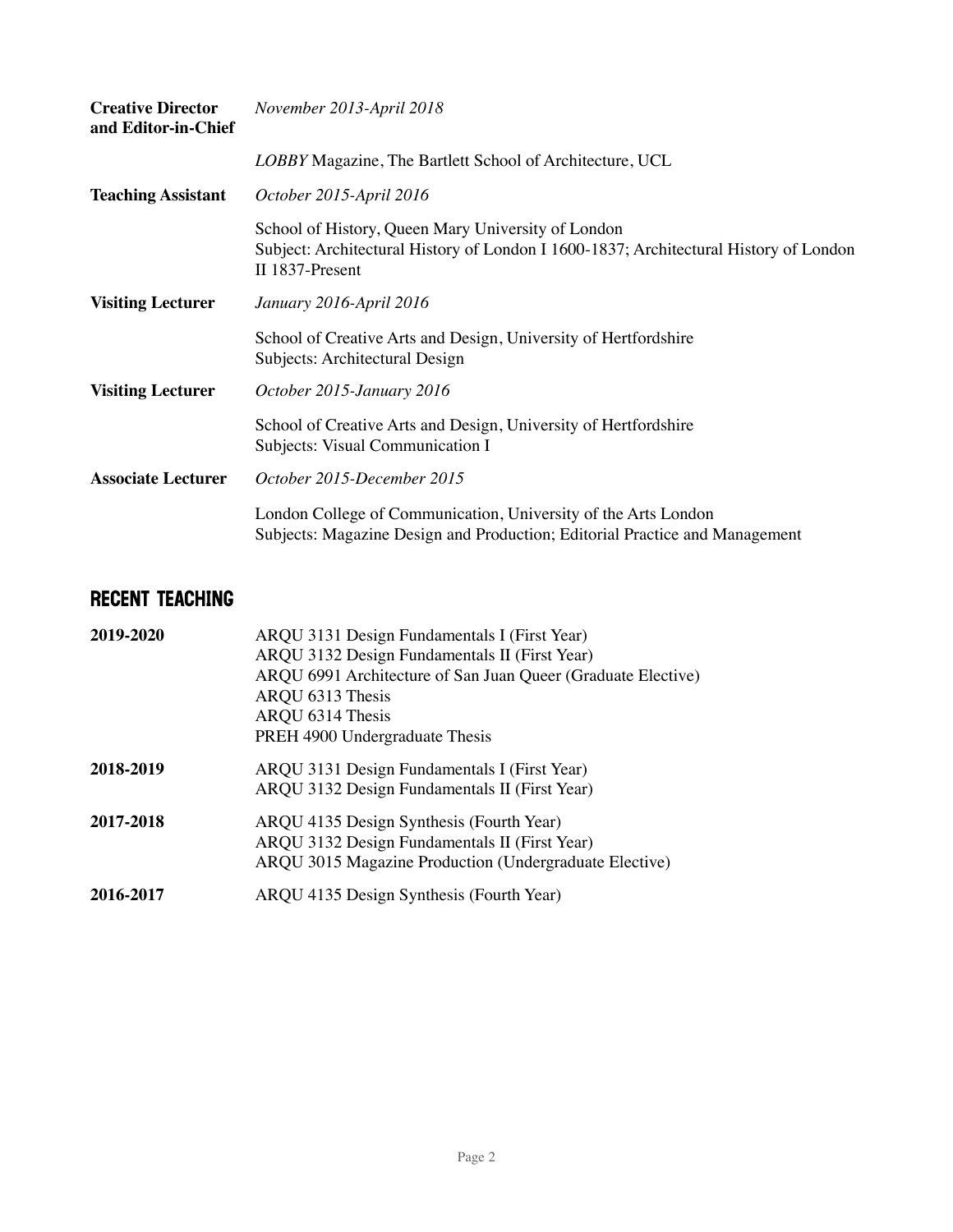#### MASTERS THESIS ADVISORY: PRIMARY

| 2019-2020                                                         | "Relics of Discrimination: The Public Restroom as an Architectural Barrier for Non-<br>Binary People", Reily Joel Calderón-Rivera. School of Architecture, Universidad de<br>Puerto Rico. Ongoing.                     |
|-------------------------------------------------------------------|------------------------------------------------------------------------------------------------------------------------------------------------------------------------------------------------------------------------|
|                                                                   | "The Landscape, the Road, and Death: Crosses on the Road", José Néstor Rodríguez.<br>School of Architecture, Universidad de Puerto Rico. Ongoing.                                                                      |
|                                                                   | "Arquitectura efímera: Agente de identidad", Michelle Pérez-Alemañy. School of<br>Architecture, Universidad de Puerto Rico. Ongoing.                                                                                   |
| <b>MASTERS THESIS</b><br><b>ADVISORY:</b><br><b>SECONDARY</b>     |                                                                                                                                                                                                                        |
| 2019-2020                                                         | "What Is Queer May Never Die", Kleanthis Kyriakou. University of the Arts London -<br>Central Saint Martins College of Art and Design. Ongoing.                                                                        |
| 2018-2019                                                         | "Arquitectura y cine: La construcción visual y emocional de las imágenes a través de<br>escenografía en la ciencia ficción", Edward Ramírez-Saez. School of Architecture,<br>Universidad de Puerto Rico. 2018-Ongoing. |
|                                                                   | "Arquitectura Narrativa: De las letras al proyecto. Palimpsesto de una historia urbana",<br>Yadariz Ramos Hernández. School of Architecture, Universidad de Puerto Rico.                                               |
| 2017-2018                                                         | "Arquitectura + Instagram: El uso de la red social Instagram en el proceso de diseño<br>para la creación de espacios comerciales", Fabiola Arroyo. School of Architecture,<br>Universidad de Puerto Rico.              |
| <b>UNDERGRADUATE</b><br><b>THESIS ADVISORY:</b><br><b>PRIMARY</b> |                                                                                                                                                                                                                        |
| 2019-2021                                                         | "Surgimiento de las barras LGBT en entornos urbanos y los factores que las amenazan",<br>Manuel Torregrosa-Cueto. School of Architecture, Universidad de Puerto Rico.<br>Ongoing.                                      |
| <b>BOOKS</b>                                                      |                                                                                                                                                                                                                        |
| Forthcoming 2021                                                  | Queer Sites in Global Contexts: Technologies, Spaces, and Otherness. Eds. Regner<br>Ramos and Sharif Mowlabocus, Routledge.                                                                                            |
| <b>BOOK CHAPTERS</b>                                              |                                                                                                                                                                                                                        |
| Forthcoming 2021                                                  | "San Juan Queer: Mobile Apps, Urban Spaces, and LGBTQ Identities". In Queer Sites<br>in Global Context: Technologies, Spaces, and Otherness. Eds. Regner Ramos and Sharif<br>Mowlabocus, Routledge.                    |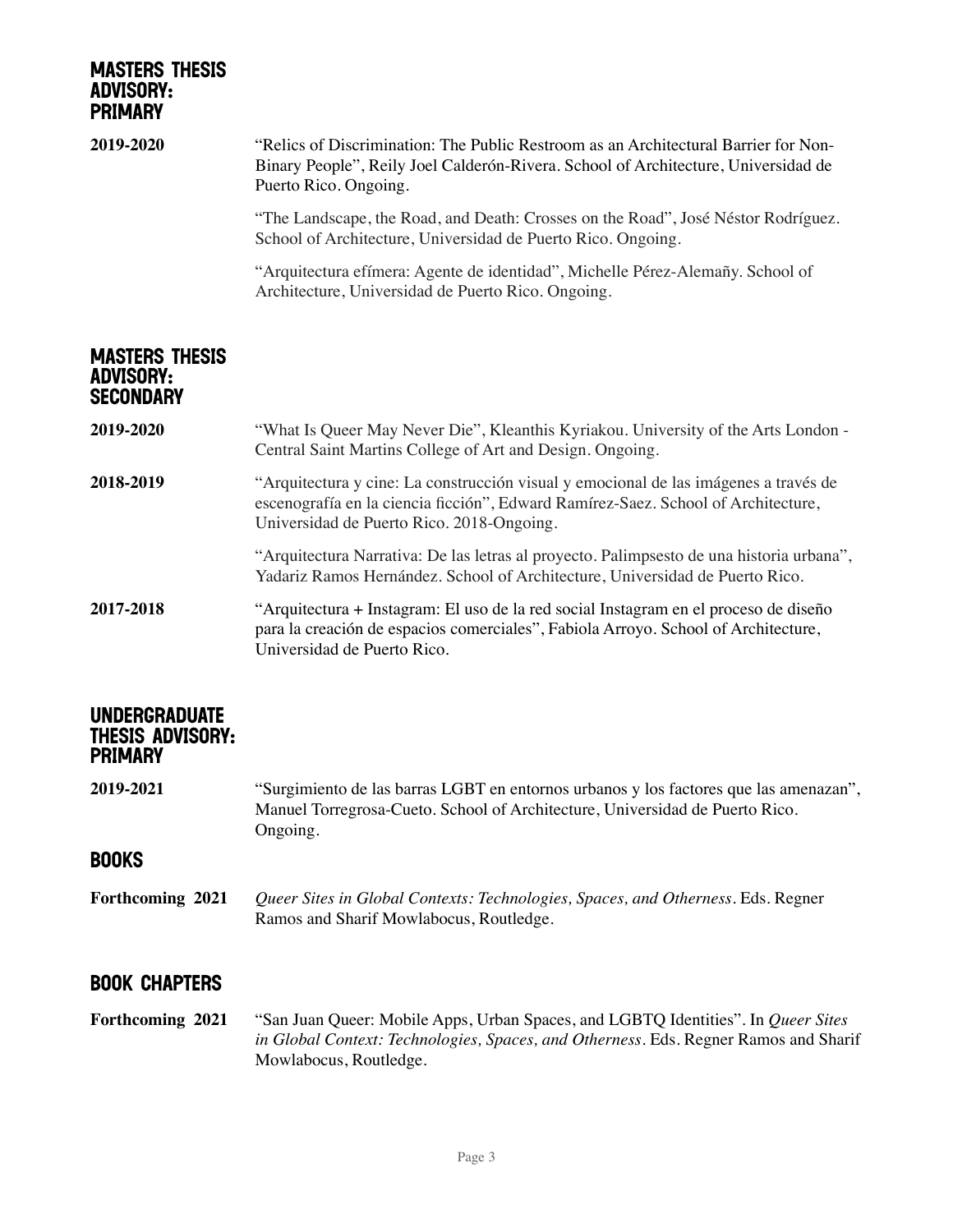| 2017 | "Driving Screens: Space, Time, and Embodiment in the Use of Waze", in The Digital<br>Arts and Humanities: Neography, Social Media and Big Data Integrations and<br>Applications, Edited by Alexander Von Lunen, Springer. |
|------|---------------------------------------------------------------------------------------------------------------------------------------------------------------------------------------------------------------------------|
| 2016 | "Grindr Guys #7: Difference, Traces and Spatial Practices", in Spatial Cultures Edited<br>by Sam Griffiths and Alexander Von Lunen, Ashgate.                                                                              |
| 2015 | "The City and the Virtual: The Use of Digital Technology in 3D Street Art", in Return to<br>the Street, Edited by Sophie Fuggle and Tom Henry, Pavement Books.                                                            |

#### PEER-REVIEWED PUBLICATIONS: EDITED

| <b>Forthcoming 2020</b> | <i>informa Journal #13 'Urban Disruptors'. School of Architecture, University of Puerto</i><br>Rico - Río Piedras. |
|-------------------------|--------------------------------------------------------------------------------------------------------------------|
| October 2019            | <i>informa Journal #12 'Site Conditions'. School of Architecture, University of Puerto</i><br>Rico - Río Piedras.  |
| November 2018           | informa Journal #11 'Hybrid Realities'. School of Architecture, University of Puerto<br>Rico - Río Piedras.        |

#### ACADEMIC PUBLICATIONS: EDITED

| <b>Autumn 2017</b> | LOBBY No. 6 '1961', The Bartlett School of Architecture, UCL.         |
|--------------------|-----------------------------------------------------------------------|
| <b>Autumn 2016</b> | LOBBY No. 5 'Faith', The Bartlett School of Architecture, UCL.        |
| Spring 2016        | LOBBY No. 4 'Abundance', The Bartlett School of Architecture, UCL.    |
| Autumn 2015        | LOBBY No. 3 'Defiance', The Bartlett School of Architecture, UCL.     |
| Spring 2015        | LOBBY No. 2 'Clairvoyance', The Bartlett School of Architecture, UCL. |
| Autumn 2014        | LOBBY No. 1 'Un/Spectacle', The Bartlett School of Architecture, UCL. |

#### PROFESSIONAL PUBLICATIONS: CO-EDITED

| 2020 | Glass Magazine Issue 41 'Green', Spring 2020.   |
|------|-------------------------------------------------|
| 2019 | Glass Magazine Issue 39 'Victory', Autumn 2019. |
|      | Glass Magazine Issue 38 'Purpose', Summer 2019. |
|      | Glass Magazine Issue 37 'Decade', Spring 2019.  |
| 2018 | Glass Magazine Issue 36 'Wonder', Winter 2018.  |
|      | Glass Magazine Issue 35 'Impact', Autumn 2018.  |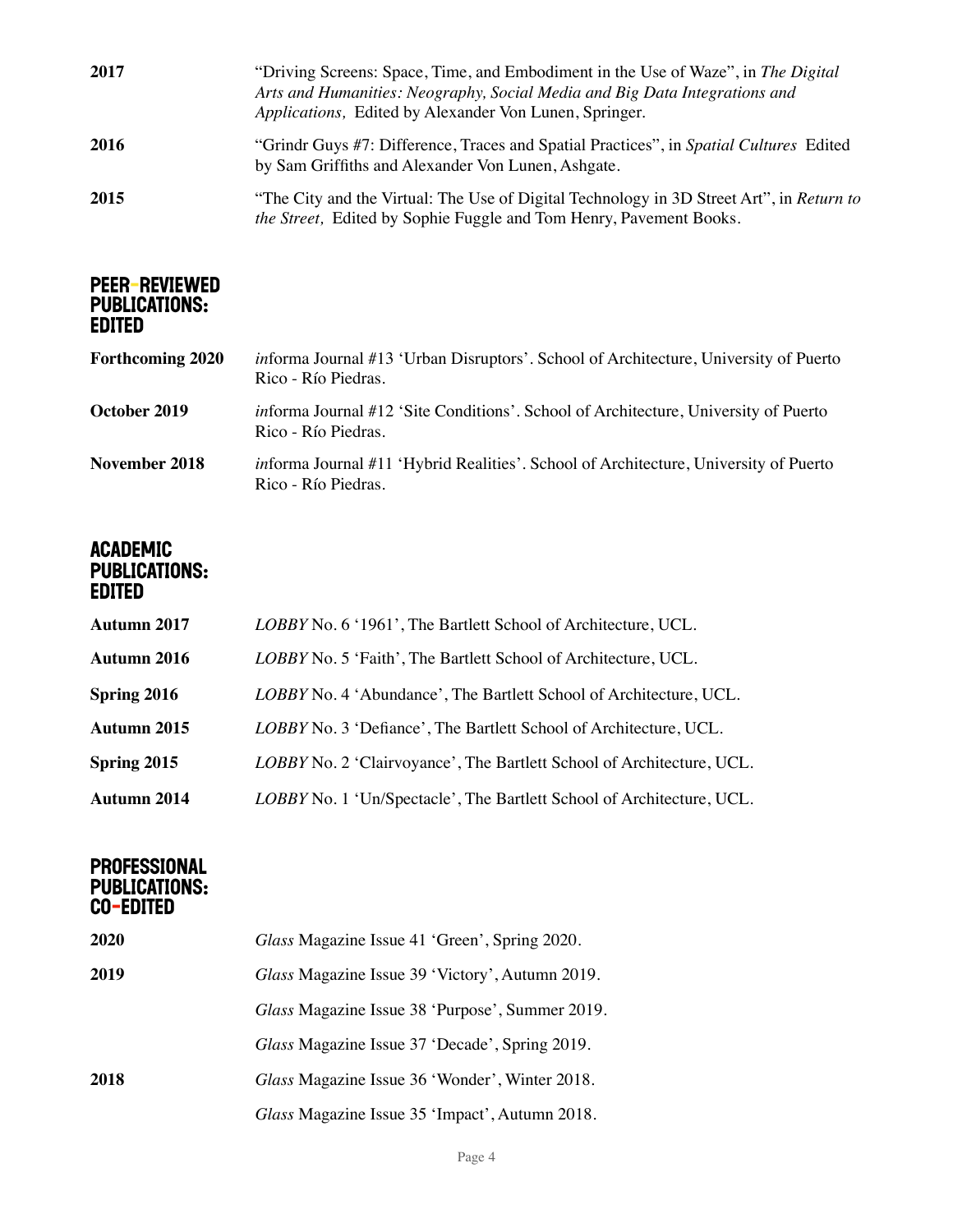|      | Glass Magazine Issue 34 'Vision', Summer 2018.        |
|------|-------------------------------------------------------|
|      | Glass Magazine Issue 33 'Timeless', Spring 2018.      |
| 2017 | Glass Magazine Issue 32 'Inspire', Winter 2017.       |
|      | Glass Magazine Issue 31 'Patience', Autumn 2017.      |
|      | Glass Magazine Issue 30 'Change', Summer 2017.        |
|      | Glass Magazine Issue 29 'Sacrifice', Spring 2017.     |
| 2016 | Glass Magazine Issue 28 'Equality', Winter 2016.      |
|      | Glass Magazine Issue 27 'Enlightenment', Autumn 2016. |
|      | Glass Magazine Issue 26 'Longevity', Summer 2016.     |
|      | Glass Magazine Issue 25 'Unity', Spring 2016.         |
| 2015 | Glass Magazine Issue 24 'Youth', Winter 2015.         |
|      | Glass Magazine Issue 23 'Freedom', Autumn 2015.       |

## PEER-REVIEWED ARTICLES

| <b>Forthcoming 2020</b> | "Back-and-Forth: Between Krash Klub and Grindr", Centro Journal                                                                                                    |
|-------------------------|--------------------------------------------------------------------------------------------------------------------------------------------------------------------|
| 2017                    | "Reporting Together: Transactional Sociability, Digital Communities and Alternate<br>Embodiments on the Road through the Use of Waze", <i>Glocalism</i> Journal #3 |

### ACADEMIC **PUBLICATIONS**

| 2018                                      | "AOUÍ: Queering Architectural Space through Site-Based Posters", in Visión Doble<br>Revista de Crítica e Historia del Arte. Faculty of Humanities, University of Puerto Rico<br>- Río Piedras.                                                |
|-------------------------------------------|-----------------------------------------------------------------------------------------------------------------------------------------------------------------------------------------------------------------------------------------------|
| <b>CONFERENCES</b><br><b>AND LECTURES</b> |                                                                                                                                                                                                                                               |
| 2019                                      | "Queer Approaches to Architecture". Faculty of Humanities, University of Puerto Rico<br>Río Piedras. San Juan, Puerto Rico. November 21, 2019.                                                                                                |
|                                           | Sites Queer: Technologies, Spaces, and Otherness International Conference. Organizer<br>and Curator. School of Architecture, University of Puerto Rico Río Piedras. San Juan,<br>Puerto Rico. February 7-9, 2019.                             |
|                                           | "San Juan Queer: Mobile Apps, Urban Spaces, and LGBTQ Identities", Sites Queer:<br>Technologies, Spaces, and Otherness Conference. School of Architecture, University of<br>Puerto Rico Río Piedras. San Juan, Puerto Rico. February 7, 2019. |
| 2018                                      | "Feral Arguments: Spatial Speculations in Puerto Rican Identity", Virginia Humanities<br>Conference. Roanoke College, Virginia. March 24, 2018.                                                                                               |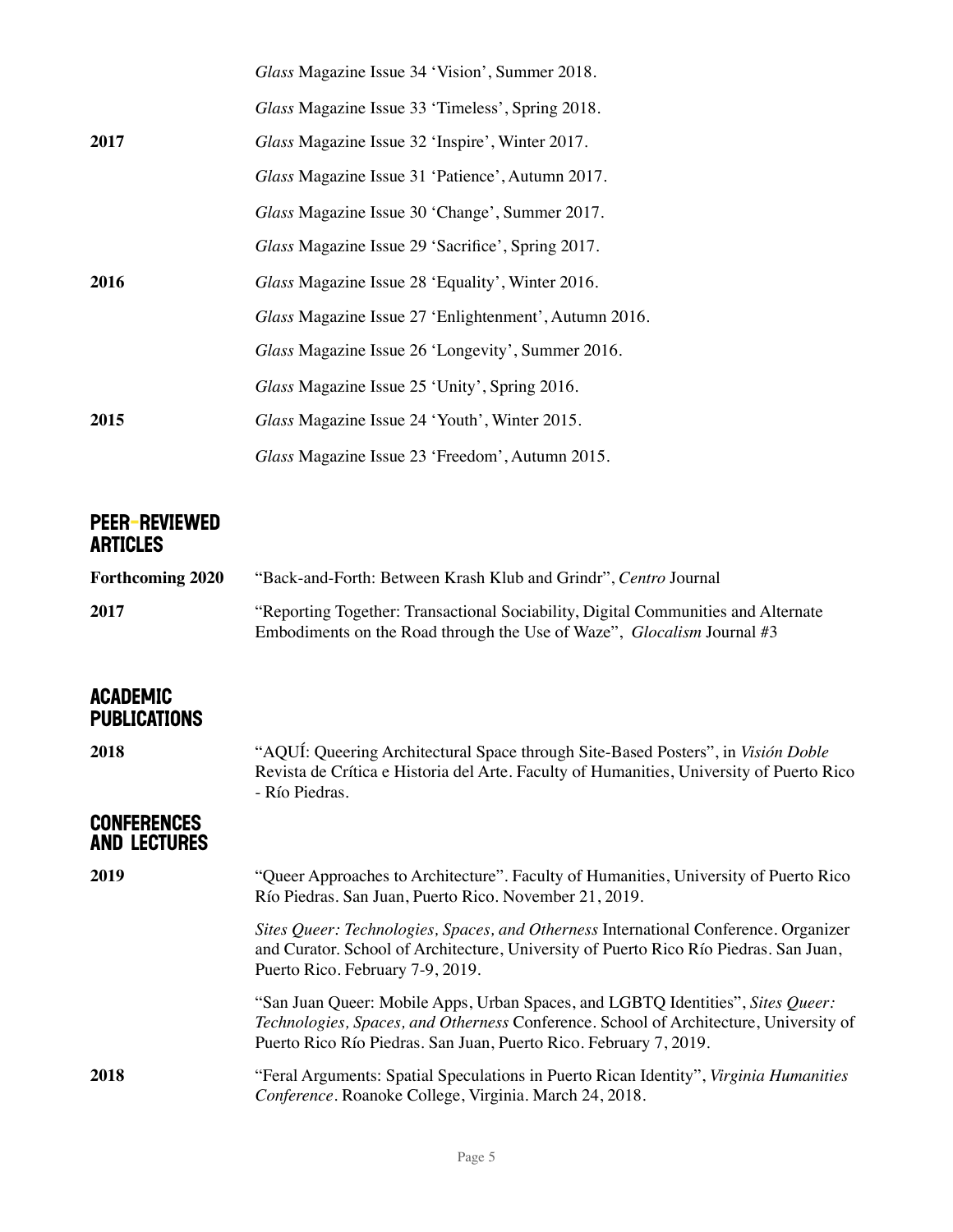|      | "Back-and-Forth: Entre Krash Klub y Grindr". School of Architecture, University of<br>Puerto Rico Río Piedras. San Juan, Puerto Rico. March 14, 2018.                                                                                          |
|------|------------------------------------------------------------------------------------------------------------------------------------------------------------------------------------------------------------------------------------------------|
| 2017 | "The Boy and Braidotti", Auto/Biography, Polyphony, Plurivocality - XVI International<br>Symposium of the Scientific Observatory for Written, Oral and Iconographic<br>Autobiographical Memory. Mediapolis Europa. Rome, Italy. June 21, 2017. |
| 2015 | "Grindr Guys #7", Living Maps Multi-mediascapes: Arts of Inscription in a Digital Age<br>Seminar Series. Central Saint Martins College of Art and Design, University of the Arts<br>London. April 2015.                                        |
|      | "Driving/Guiding", PhD Research Projects Conference. The Bartlett School of<br>Architecture, UCL. February 24, 2015.                                                                                                                           |
| 2013 | "Grindr Guys: Scrolling/Strolling", Spatial Cultures Seminar. The Bartlett Faculty of the<br>Built Environment, UCL. September 2013.                                                                                                           |
|      | "Puerto Rico Online", The Caribbean Beyond the Tourist Trap Seminar. Mackintosh<br>School of Architecture, Glasgow School of Art. February 2013.                                                                                               |
| 2012 | "The City and the Virtual: The Use of Digital Technology in 3D Street Art", Return to<br>the Streets Conference. Goldsmiths University of London. June 2012.                                                                                   |
|      | "Can I Be a Riot Girl?", Rosie Braidotti Transpositions Seminar. The Bartlett School of<br>Architecture, UCL. March 2012.                                                                                                                      |
|      | "Dwelling in Media: Translations of the Home in Digital Spaces", Bless This Mess<br>Conference. Tisch School of the Arts, NYU. March 2012.                                                                                                     |
|      | "Data Sanctuaries: The Permeation of Media Within Domesticity", Bless This Mess<br>Conference. Tisch School of the Arts, NYU. March. 2012.                                                                                                     |
|      |                                                                                                                                                                                                                                                |

## EXHIBITIONS

| <b>Forthcoming 2020</b> | "Localizadxs: Ciudad, arquitectura y paisaje cüir en Puerto Rico". : PÚBLICA. San<br>Juan, Puerto Rico. December, 2020.                                                                                                                      |
|-------------------------|----------------------------------------------------------------------------------------------------------------------------------------------------------------------------------------------------------------------------------------------|
| 2019                    | "Los Sites: Spatial Speculations of Queer San Juan", alongside Sites Queer:<br>Technologies, Spaces, and Otherness Conference. School of Architecture, University of<br>Puerto Rico Río Piedras. San Juan, Puerto Rico. February 7-27, 2019. |
| 2014                    | "Scrollers/Strollers", Queer Zoo: An evening of performances, readings, interventions<br>and provocations. Grant Museum of Zoology, UCL. London, UK. December 12, 2014.                                                                      |
|                         | "Scrollers/Strollers", Cities Methodologies Exhibition. Slade Research Centre, UCL.<br>London, UK. October 28-31, 2014.                                                                                                                      |

#### WORKSHOPS AND EVENTS

| 2020 | "Alexa: Conversatorio y Vigilia Por Todxs". School of Architecture, University of<br>Puerto Rico - Río Piedras. June 17-19, 2019.                                         |
|------|---------------------------------------------------------------------------------------------------------------------------------------------------------------------------|
| 2019 | "Mixed Methods: Architecture Research Methodologies". informa Journal Event Series.<br>School of Architecture, University of Puerto Rico - Río Piedras. June 17-19, 2019. |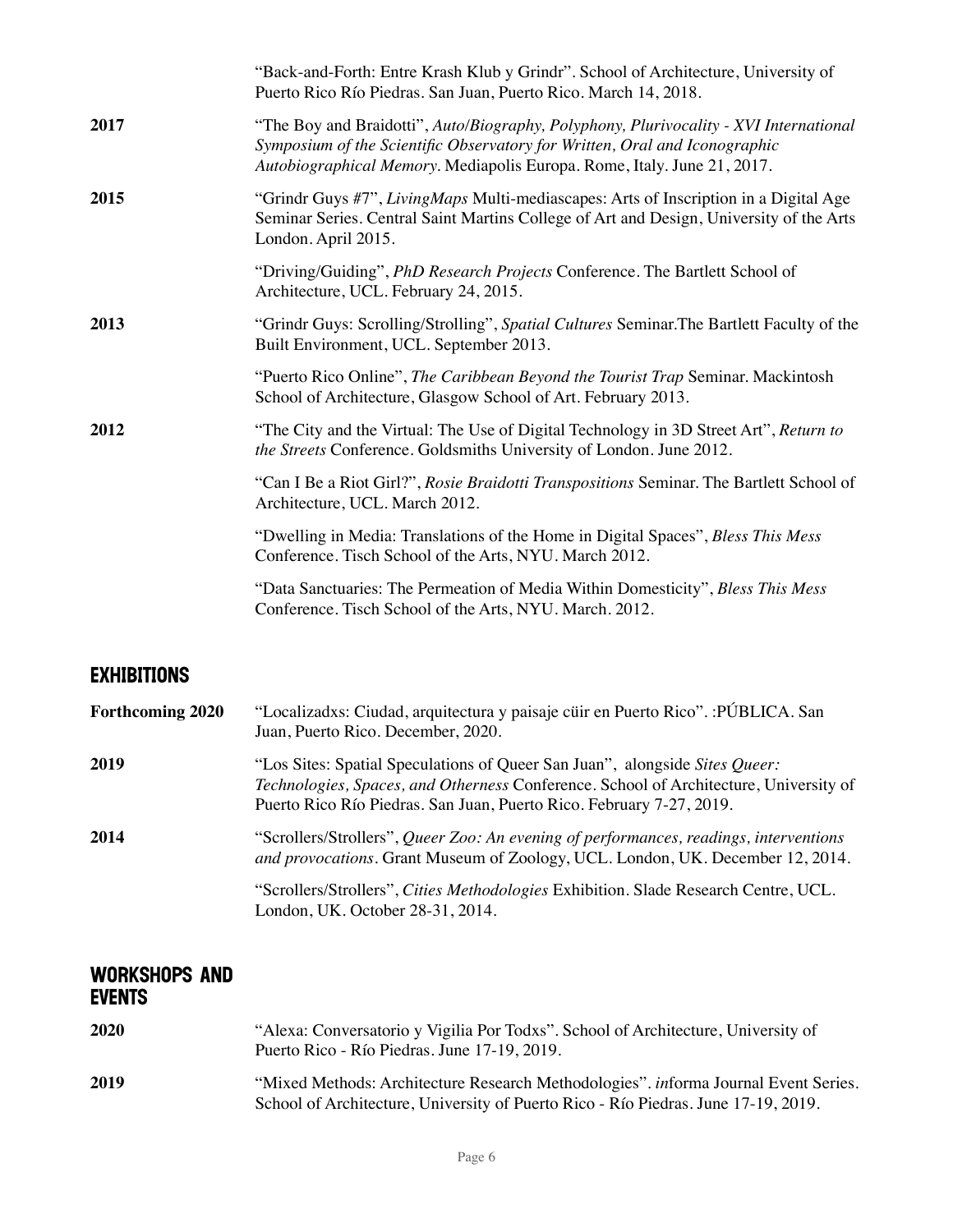|      | "CHIRINGAS: Memorial for Our Queer Spaces". Cuartel de Ballajá, Old San Juan.<br>June 15, 2019.                                                                      |
|------|----------------------------------------------------------------------------------------------------------------------------------------------------------------------|
|      | "Capturing Windows on Film". Organizer, <i>informa Journal Event Series</i> . School of<br>Architecture, University of Puerto Rico - Río Piedras. March 30-31, 2019. |
|      | "Night Talks: Drag and The City". School of Architecture, University of Puerto Rico -<br>Río Piedras. February 20, 2019.                                             |
| 2018 | "AQUÍ: Queering Architectural Space through Site-Based Posters". School of<br>Architecture, University of Puerto Rico - Río Piedras. June 11, 2018.                  |
| 2017 | "Delineated Deliriums". Organizer. School of Architecture, University of Puerto Rico -<br>Río Piedras. March 23, 2017.                                               |
|      |                                                                                                                                                                      |

#### PROFESSIONAL PUBLICATIONS

| 2020 | "A Matter of Scale" in Glass Magazine #41 'Green'. Spring 2020.                                       |
|------|-------------------------------------------------------------------------------------------------------|
| 2019 | "Infected With Glo" in Glass Magazine #39 'Victory'. Autumn 2019.                                     |
|      | "Natura Futura Fantastica" in Glass Magazine #38 'Purpose'. Summer 2019.                              |
|      | "A Cultural Affair" in Glass Magazine #37 'Decade'. Spring 2019.                                      |
|      | "One&Only Palmilla" in Glass Magazine #37 'Decade'. Spring 2019.                                      |
|      | "Glass explores the art and design scene at Miami, the Magic City" in Glass Online.<br>February 2019. |
|      | "Glass goes on a date with EAST, Miami hotel" in Glass Online. April 2019.                            |
| 2018 | "Fighting the Good Fight" in Glass Magazine #36 'Wonder'. Winter 2018.                                |
|      | "The Year of Frida" in Glass Magazine #35 'Impact'. Autumn 2018.                                      |
|      | "Glass visits Rosewood Baha Mar, the Bahamas" in Glass Online. November 2018.                         |
|      | "Sweet Moments" in Glass Magazine #33 'Vision'. Summer 2018.                                          |
|      | "More to Me Too" in Glass Magazine #33 'Vision'. Summer 2018.                                         |
|      | "Glass goes into the water at The Cove at Atlantis" in Glass Online. August 2018.                     |
|      | "Hotel Lord Byron" in Glass Magazine #32 'Inspire'. Spring 2018.                                      |
| 2017 | "Maria, the One and Only" in Glass Magazine #32 'Inspire'. Winter 2017.                               |
|      | "Glass settles into South Kensington's Harrington Court" in Glass Online. December<br>2017.           |
|      | "Someone to Watch" in Glass Magazine #31 'Patience'. Autumn 2017.                                     |
|      | "Until We Have Answers" in Glass Magazine #31 'Patience'. Autumn 2017.                                |
|      | "The Gifts Ahead" in Glass Magazine #30 'Change'. Summer 2017.                                        |
|      | "Champions of Change" in Glass Magazine #30 'Change'. Summer 2017.                                    |
|      |                                                                                                       |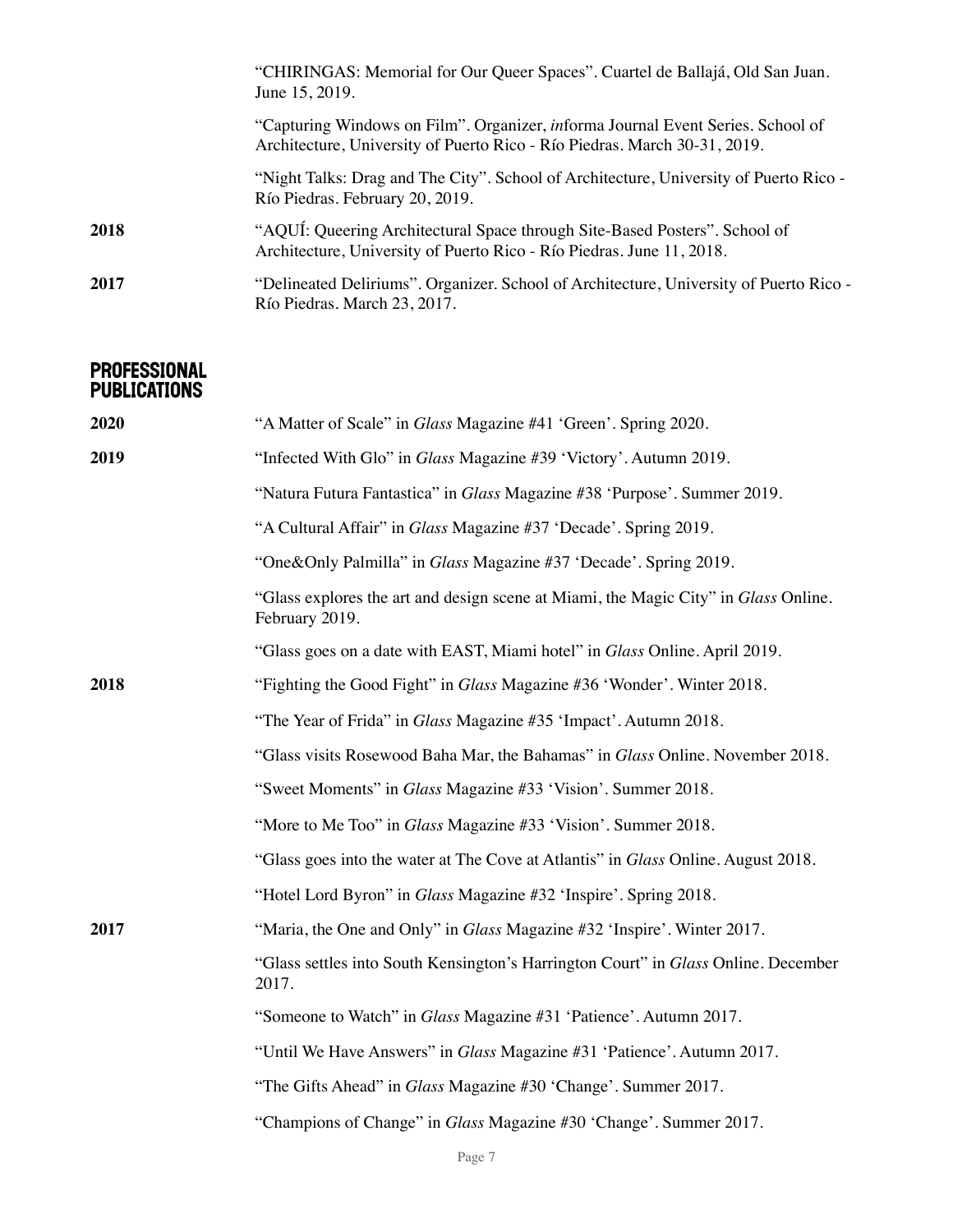|      | "Glass falls in love with London again at Cheval Three Quays" in Glass Online. August<br>2017.                                  |
|------|---------------------------------------------------------------------------------------------------------------------------------|
|      | "The Things that Matter" in Glass Magazine #29 'Sacrifice'. Spring 2017.                                                        |
|      | "Honour in the Field" in Glass Magazine #29 'Sacrifice'. Spring 2017.                                                           |
|      | "The Gwen" in Glass Magazine #29 'Sacrifice'. Spring 2017.                                                                      |
|      | "The Peninsula" in Glass Magazine #29 'Sacrifice'. Spring 2017.                                                                 |
| 2016 | "For the People, By the People" in <i>Glass Magazine #28 'Equality'</i> . Winter 2016.                                          |
|      | "Crete" in Glass Magazine #28 'Equality'. Winter 2016.                                                                          |
|      | "Winning without Losing" in Glass Magazine #27 'Enlightenment'. Autumn 2016.                                                    |
|      | "In Sensible Spirits" in Glass Magazine #26 'Longevity'. Summer 2016.                                                           |
|      | "Porto" in <i>Glass</i> Magazine #26 'Longevity'. Summer 2016.                                                                  |
|      | "Architecture with a Difference: Glass Meets Thomas Heatherwick" in <i>Glass</i> Magazine<br>#25 'Unity'. Spring 2016.          |
|      | "Barefoot Necessities" in Glass Magazine #25 'Unity'. Spring 2016.                                                              |
|      | "Glass stays at The Midland Manchester" in Glass Online. February 2016.                                                         |
|      | "Glass has a special rendezvous at the Tiara Miramar Beach Hotel and Spa on the<br>French Riviera" in Glass Online. April 2016. |
|      | "Glass stays at Gran Meliá Villa Agrippina Hotel in Rome" in Glass Online. April 2016.                                          |
| 2015 | "Dizzy Heights" in Glass Online. October 2015.                                                                                  |
|      | "Amsterdam Waldorf Astoria" in Glass Magazine #22 'Honour'. Summer 2015.                                                        |
|      | "Between Delirium and Belief" in Glass Magazine #21 'Belief'. Spring 2015.                                                      |
|      | "All of the Above" in <i>Glass</i> Magazine #21 'Belief'. Spring 2015.                                                          |
| 2014 | "Written in the Stars" in Glass Magazine #20 'Destiny'. Winter 2014.                                                            |
|      | "Mauritius" in Glass Magazine #20 'Destiny'. Winter 2014.                                                                       |
|      | "Reviewing 100 Contemporary Architects" in Glass Online. January 2014.                                                          |
|      | "Tricks of the Trade" in Glass Magazine #19 'Courage'. Autumn 2014.                                                             |
|      | "Pride and Prejudice" in Glass Magazine #18 'Pride'. Summer 2014.                                                               |
|      | "Good Astral" in Glass Magazine #18 'Pride'. Summer 2014.                                                                       |
|      | "Strength in Numbers" in Glass Magazine #17 'Strength'. Spring 2014.                                                            |
| 2013 | "When Freedom Met Ford" in Glass Magazine #16 'Desire'. Winter 2013.                                                            |
|      | "A Modern Geppetto" in Glass Online. November 2013.                                                                             |
|      | "Virtues, Vices, and Voices" in Glass Magazine #15 'Ambition'. Autumn 2013.                                                     |